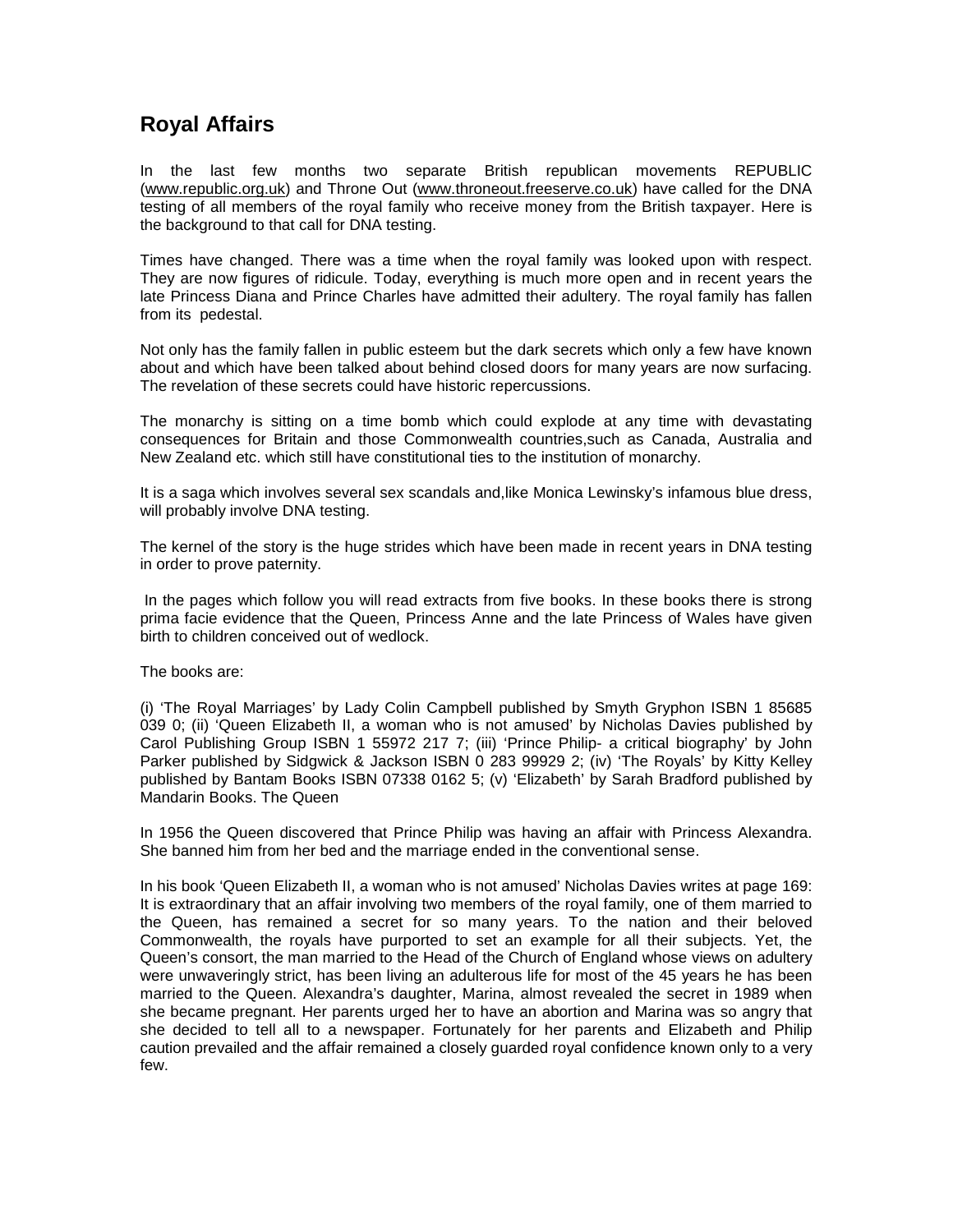When it became finally known that Alex and Philip were lovers the revelation caused a major crisis in the family. Absolutely furious when he heard about the affair Lord Mountbatten confronted his nephew and ordered Philip to end the affair. Philip refused and told Mountbatten to "mind his own bloody business."

At page 203 Davies writes: Philip's affair with Alexandra, however, caused their marriage to reach a breaking point. John Barratt (Lord Mountbatten's private secretary for 20 years) recalled 'According to what Mountbatten told me that was very nearly the last straw. Elizabeth was beside herself with rage and anguish. She was deeply hurt and upset. She felt humiliated and scorned, yet there was nothing she could do.'

As Head of the Church of England she could not divorce her husband. Her only recourse was to ignore him for days and weeks and months. 'She gave Philip the cold shoulder treatment' commented a senior courtier in Prince Charles's office. 'Elizabeth made him squirm but it didn't stop the affair which went on for many, many years.'



Left: Prince Philip talks to Princess Alexandra while Elizabeth looks on

The affair became known throughout the royal family including the household of the Queen Mother and eventually of Prince Charles. Elizabeth had known that Philip chased other women. Dickie Mountbatten explained to Elizabeth 'Philip knows what side his bread is buttered. Don't worry. He'll be back.' Mountbatten knew how Philip thought because they had had many talks together in the days when Mountbatten planned his nephew's marriage to the future Queen. Philip's

affairs took a considerable toll on their marriage and inevitably on Elizabeth's love for him. He did not appear to care what effect his affairs had for he didn't stop for nearly all his married life. The affair with Alexandra started in the mid-1950s. When the Queen found out about it she was devastated and required psychiatric treatment. Alexandra was her cousin, a close friend and ten years younger than her.

In 'The Royal Marriages' Campbell writes (page 97): For Lillibet the pain of discovering that her marriage possessed dimensions of which she had known nothing was only part of the picture. Another significant part was the knowledge that she had been humiliated in front of everyone who mattered to her. Like many wives, she had been the last to hear the talk, and the mere thought that her personal life had been the stuff of gossip was enough to drive her into a frenzy of anguished indignation.

While she might have been able to salve her wounds had she been an ordinary person, because she was not one, and because she took the role of queen so seriously, the indignity done not only to her but also to Her Majesty the Queen was so loathsome as to bring her to the point of no return.

When most couples reach a point of no return they part. This, however, was never an option for Lillibet. No matter what happened between Philip and her, they could never take the paths of either separation or divorce. They were tied together for the remainder of their natural lives and irrespective of how they might feel about one another or what form their lives might take in the future they could never present anything but a united front to the world at large.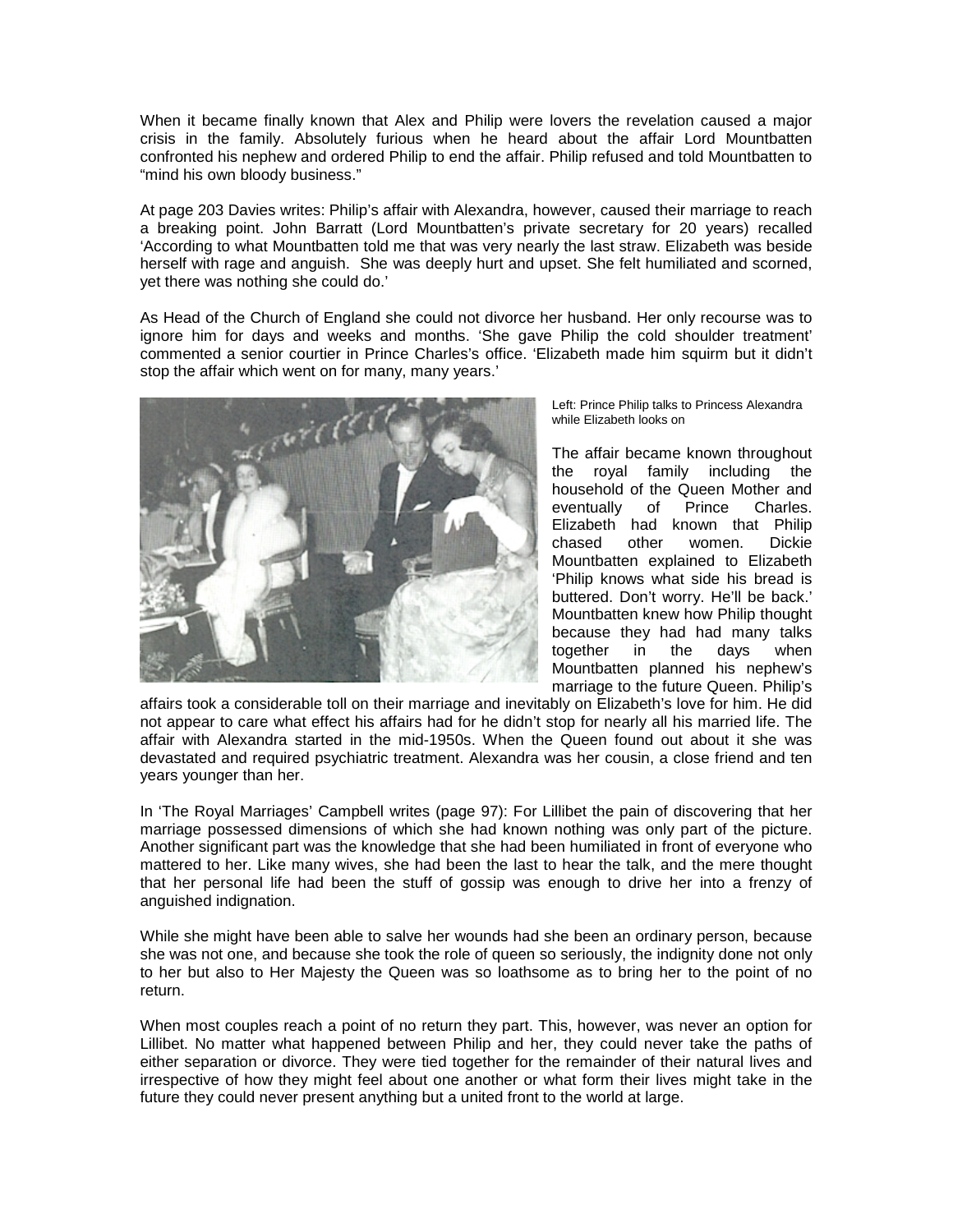By 1956 Philip and Lillibet were leading separate lives.

Philip went on to have many affairs.

In the five books the names mentioned are: the late Helene Cordet, TV star Katie Boyle, actresses Anna Massey, Jane Russell, Zsa Zsa Gabor, Shirely Maclaine, Merle Oberon; the Duchess of Abercorn, the Countess of Westmoreland, the late Susie Barrantes (Fergie's mother), Patti Kluge, Christina Ford and many polo wives.

# **THE PORCHESTER AFFAIR**

In 'Queen Elizabeth II, a woman who is not amused' Nicholas Davies writes (p.186): Elizabeth became romantically involved with another man, Henry George Reginald Molyneux Herbert, Earl of Carnarvon also known as Lord Porchester.

Throughout the '50s and '60s Porchester and Elizabeth spent many, many hours together discussing racing.

But there was more to the relationship than racing.

#### **Lord Mountbatten's warning**

In 'Queen Elizabeth II, a woman who is not amused' Davies writes (p.188): Elizabeth began to spend a great deal of time with Lord Porchester and they would frequently meet at Broadlands where Mountbatten would be their host. They would ride together, walk for hours with the dogs and sit and chat into the night. Mountbatten was concerned that Elizabeth was infatuated with the handsome Harry Porchester, perhaps even emotionally involved. After much thought Mountbatten took the unprecedented step of writing her a letter of warning.

'I urge you to be more discreet in your relationship with Porchy' wrote Mountbatten according to John Barratt. Mountbatten knew what was going on and was worried in case things got out of hand. He saw the way they were to each other, how close they had become, acting towards each other as though lovers. 'I think there was also a sense of jealousy too. However, he was genuinely concerned that she and Porchy were spending too much time together at Broadlands and it was obvious that he believed they were becoming too involved. He told me so; he used to shake his head about it, not knowing how he should tackle the situation. Elizabeth was so animated when Porchy was around and they got on so well together.'

Elizabeth appeared to take little notice of Uncle Dickie's warning for she continued to see much of Harry Porchester but the couple spent fewer weekends at Broadlands. Later they would travel abroad together on racing business and spend weekends together. Since 1975 Elizabeth and Porchy have often visited Kentucky together during the spring yearling sales.

#### **The Cabinet papers of 1959**

On January 1,1990 the Cabinet papers of the Macmillan government released for the year 1959 (the year that Prince Andrew was conceived) confirmed that the royal family was discussed in Cabinet on three occasions that year but the subject matter was sufficiently sensitive for the government to order that it be kept secret for a much longer period than normal. One of the items was stamped with a 50 year embargo – as opposed to the normal 30 years – and two items were locked away for 100 years not to be revealed until 2059.

What could possibly be serious enough to warrant this kind of secrecy?

It was virtually without precedent in times of normality. From recent times only the Cabinet documents relating to the Abdication remain precluded. In 1959 there were no wars, political upsets or constitutional crises. 'Prince Philip- a critical biography' by John Parker (p.200).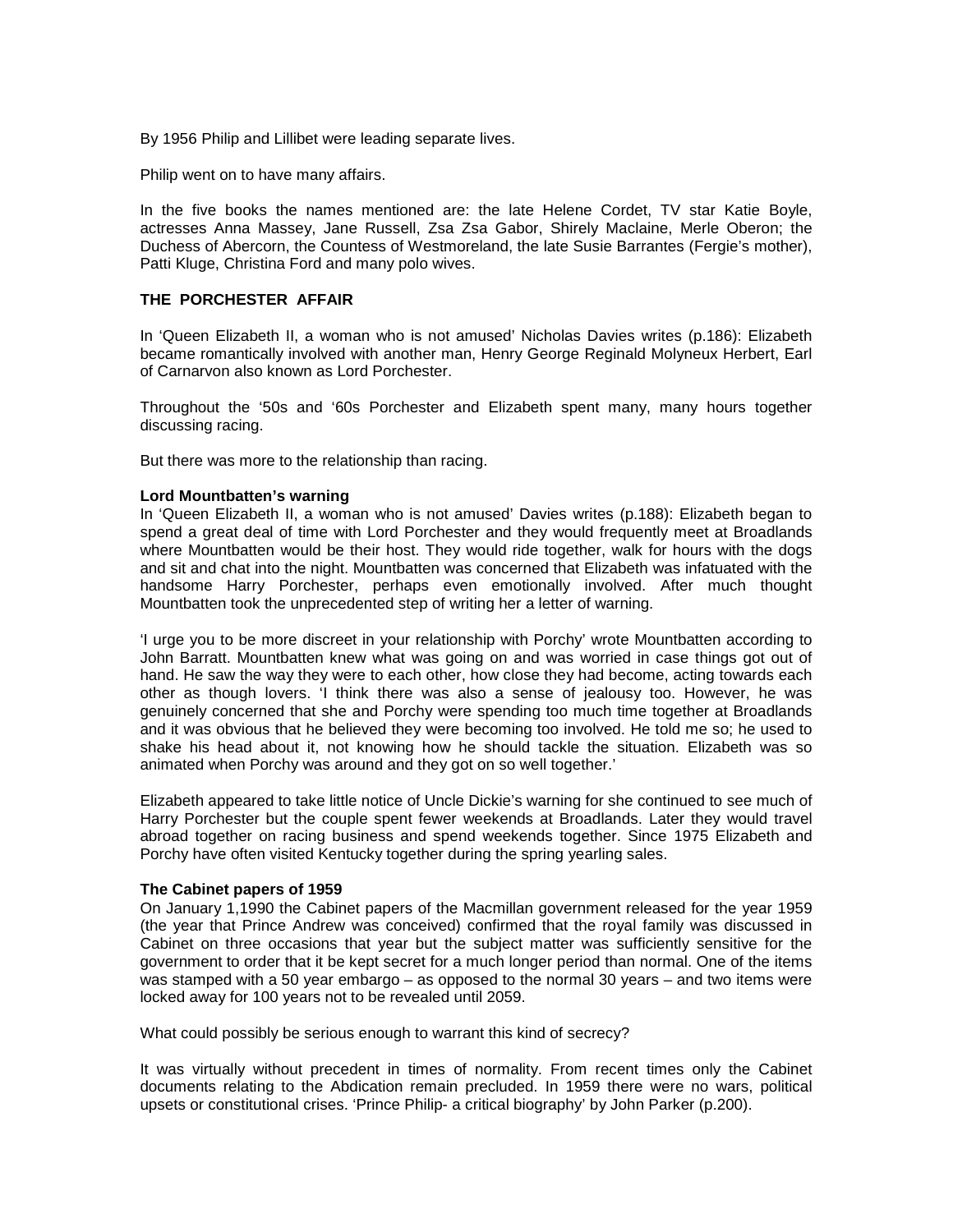#### **Appearance**

In 'The Royal Marriages' Campbell writes (p.105): Andrew bears an uncanny resemblance to Lord Carnarvon/Porchester and that similarity goes beyond the facial. Unlike the other males in the royal family who are slender like Philip, Andrew is chunky like Lord Carnarvon/Porchester and the two sons born to his marriage.





Above Left: Lord Porchester who bears a striking resemblance to Prince Andrew (Above Right)

In 'The Royals' Kitty Kelley writes (p.421): Prince Philip had agreed in 1993 to be profiled by journaliist Fiammenta Rocco in 'The Independent on Sunday.' The reporter referred to the allegation that Prince Andrew is not really Prince Philip's son, that he is the son of Lord Porchester, the Queen's racing manager.

Philip did not flinch. Knowing that any reaction would be front-page news, he said nothing. He sat as impassive as stone. "Like a child with porridge in his mouth" the reporter later told a colleague. She had addressed the issue of his son's paternity because it had been raised weeks before by Nigel Dempster in 'The New York Times Magazine.'

"Get hold of a picture of Prince Andrew and then one of Lord Porchester at the same age" Dempster was quoted as telling writer Christopher Hitchens. "You'll see that Prince Philip could never have been Andy's father."

The Palace did not challenge the published statement.

# **Secrecy surrounding birth**

In 'The Royal Marriages' Campbell writes (p.105): Baby Andrew was kept under wraps as no other royal baby has been before or since. The world received no glimpse of him, not even when he was christened, for there were no official photographers present to record what is normally a happy semi-official occasion shared by the royal family and the public alike. In public relations terms such secrecy was a disaster which would have long-term repercussions.

Coming on top of society's knowledge that Philip and Lilibet's marriage had been nothing more than a viable but unromantic partnership and that he had been absent during much of the period when she might have been impregnated, it only fed the fires of lurid speculation as to whether Philip was actually Andrew's father.

# **The rumours**

In 'The Royal Marriages' Campbell writes (p.106): I had no idea how widespread the rumours about Andrew's paternity were until I visited Ireland for the launch of 'Diana in private.' I had always assumed that what I had heard was confined to the narrow circle surrounding the Queen, her court and her cousins, but, to my consternation, Terry Keane of the prestigious Sunday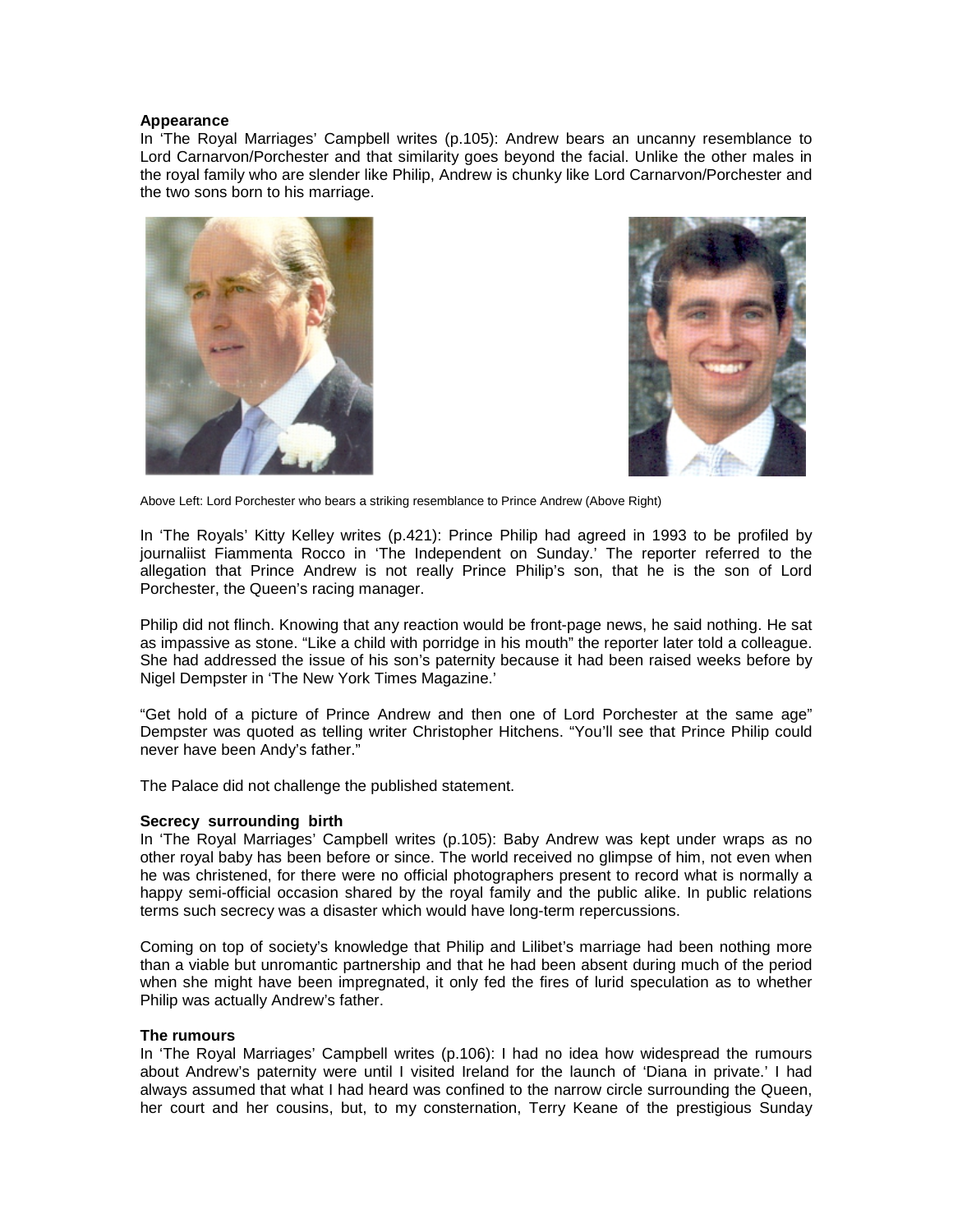Independent asked me if I could confirm whether it was true that Prince Andrew was Lord Porchester's and not Prince Philip's son.

I mumbled something diplomatic and unquotable, hoping to sidestep the issue as gently as possible. I was therefore astonished to pick up the paper the following day and read a graphic description of the whole encounter which left no doubt in the readers' minds regarding Ms. Keane's views on the subject. In her book 'Elizabeth' Sarah Bradford also mentions the rumours about the paternity of Andrew (p. 284).

# **THE PLUNKET AFFAIR**

In 'Queen Elizabeth II, a woman who is not amused' Davies writes (p.193): Eliazabeth's only other emotional involvement was with Baron Patrick Plunket, Deputy Master of the Royal Household, probably her favourite courtier. Patrick's relationship with Elizabeth became remarkably close and he was a stabilising influence in the palace for a quarter of a century. In private he would greet her with a kiss on the cheek which she welcomed. For over ten years, throughout the late1960s and early 1970s Elizabeth and Plunket would go out secretly together, to dinner, and to the cinema and, occasionally, the theatre. They would have supper and enjoy a glass of champagne, no one aware of their identities. Frequently on a Monday evening Elizabeth and Plunket would leave the palace in Elizabeth's old Rover, she dressed in a coat with a scarf over her head to conceal her identity. They would often visit a cinema, usually the Odeon in King's Road, Chelsea, two miles from Buckingham Palace. Plunket would pay, always securing two seats at the back of the auditorium, though at that time there were no assigned seats. After the show they would sometimes walk across King's Road to Raffles Club, a highly respectable dining and drinking place which was decorated like a library and not frequented by the aristocracy. They would ask for a table at the back of the dining area, the darkest spot in the club. Together they would enjoy a light meal and a glass of champagne or wine before driving back to the palace around midnight. Apparently no one recognized Elizabeth, perhaps because they never expected to see the sovereign in such places. These secret outings were an absolute joy to Elizabeth. They were the only moments in her life when she could be among ordinary people, unrecognized and unknown, enjoying mundane life like everyone else. Prince Edward's 'coincidental resemblance' to the Plunket family is a taboo topic of conversation in royal circles – 'The Royal Marriages' by Lady Colin Campbell, page 122.



When Patrick Plunket (far left) died of cancer in 1975 Elizabeth wept openly. Plunket is buried in the royal family's private burial ground at Frogmore in Windsor Park. His grave is surmounted by an elegant tombstone which the Queen designed. Frogmore is where King Edward VIII and the Duchess of Windsor are buried. The ex- king had to make a personal plea to the Queen to permit the Duchess be buried beside him.

You might wonder why the Deputy Master of the Royal Household was

buried in the royal family's private burial ground.

# **The late Princess of Wales**

Recently comments have been made that Prince Harry, third in line to the throne, shows a very strong resemblance to James Hewitt, Princess Diana's former lover. Harry has the same lanky frame, sandy hair, freckles and the distinctive Hewitt jawline.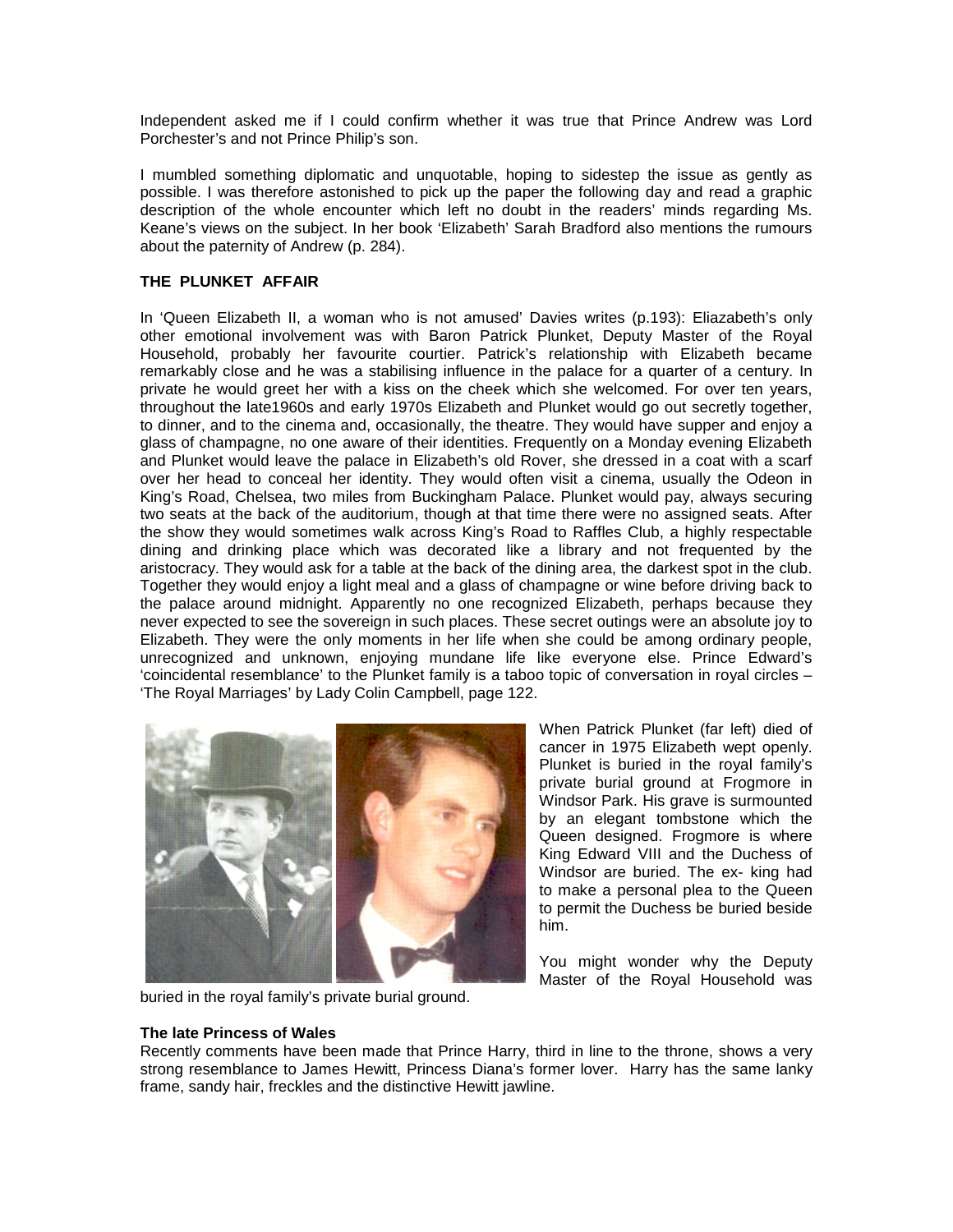

The 'New York Post' recently quoted a source saying " Harry look awfully like James Hewitt. It's not just the red hair – Diana's family, the Spencers, contain a few redheads so that should explain that. But put a picture of Hewitt at the same age next to one of Harry and you'll see what everyone is talking about."

#### **Princess Anne**

There have been suggestions that Zara Philips, Princess Anne's daughter and tenth in line to the throne is the result of an adulterous affair between Princess Anne and her then detective, D/Sergeant Peter Cross of the Metropolitan Police royal protection squad.

In 'The Royal Marriages' Campbell writes (pp.229-230): Towards the end of 1979 a burly, blonde policeman named Peter Cross was assigned to Anne's staff. Although he was married and the father of two young children the attractive detective was man who found women as irresistible as they found him. Anne 'adores men' as a spokesman at Buckingham Palace ill-advisedly stated, so it was inevitable that the electric currents would flow between the lonely, impassioned princess and her masculine protector, some three years her senior.

According to Peter Cross he and Anne quickly struck up a secret relationship which began late one night after he had accompanied her on an official engagement. They were in the kitchen at Gatcombe Park having a drink and talking about the events of the day when she rested a hand on his knee.

Astonished at first, he quickly recovered his composure and acquitted himself like one of nature's gentlemen. Thereafter he was her firm confidant, sharing the secrets of her private life while playing his protective role in public. (In an interesting comment on the royal/bodyguard relationship James Hewitt in his book 'Love and War' (Blake Publishing) says that Diana claimed that other members of the royal family had had affairs with their bodyguards.)

It was an ideal relationship for a married royal to have. Sergeant Cross could offer Anne all the support she needed without anyone having cause to ask questions. In September 1980 Anne discovered that she was pregnant. To deflect potential gossip Peter Cross was transferred to a mundane uniformed police job in Croydon. Anne remained in close touch with Cross and telephoned him as soon as her daughter Zara was born to share the happy experience with him.

In 'Queen Elizabeth, a woman who is not amused' Nicholas Davies writes (p.247) : After Zara's birth, Anne and Peter Cross continued their adulterous affair, occasionally spending afternoons making love at the home of a friendly police officer in Surrey and romantic nights at an unused cottage on the Gatcombe estate. Princess Anne took the most enormous risks but she loved